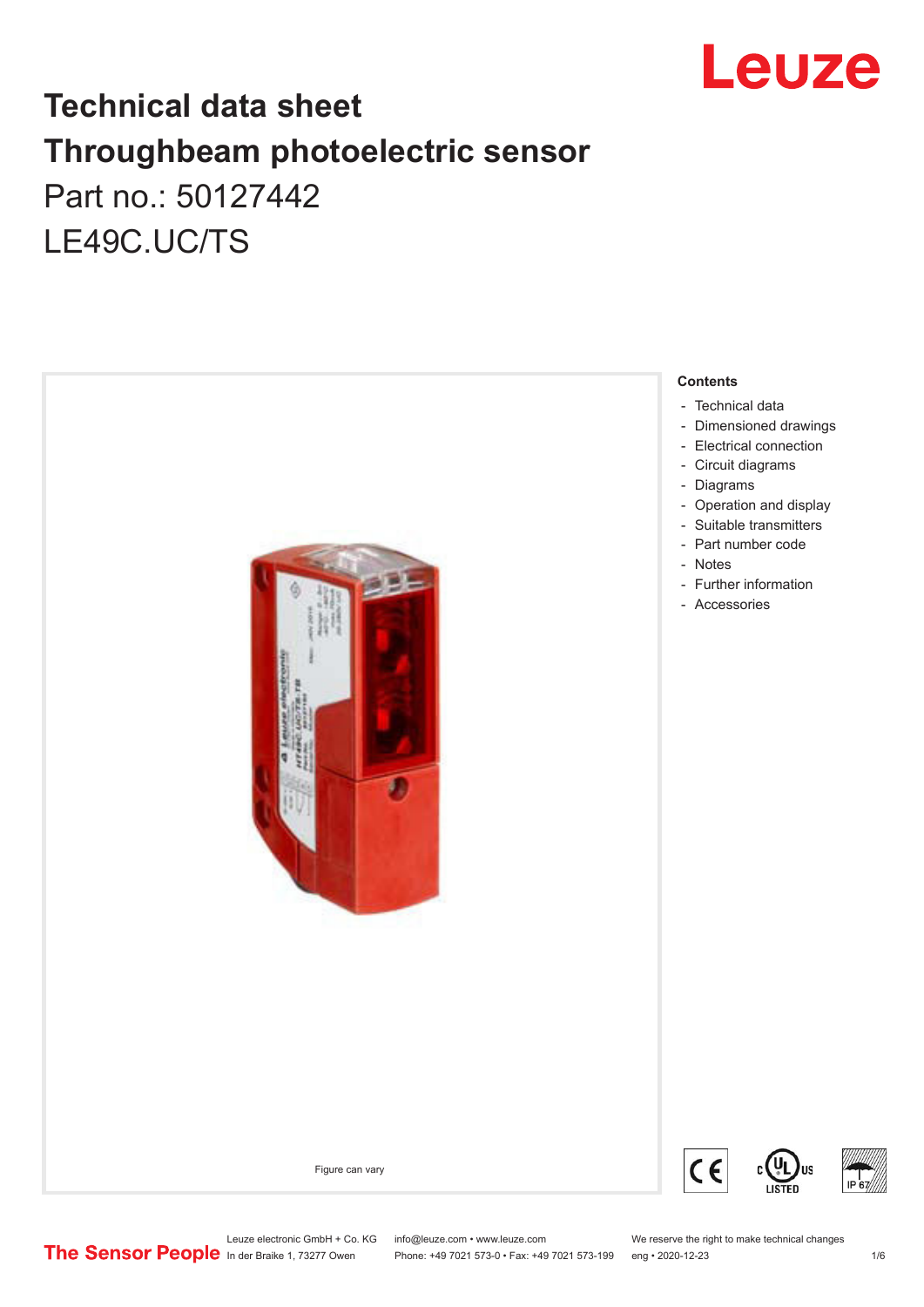### <span id="page-1-0"></span>**Technical data**

# Leuze

#### **Basic data**

| <b>Series</b>       | 49C                   |
|---------------------|-----------------------|
| Operating principle | Throughbeam principle |
| Device type         | Receiver              |

**Optical data Operating range** 0 ... 120 m

**Operating range** Guaranteed operating range **Operating range limit** Typical operating range **Operating range limit** 0.5 ... 150 m

> Short circuit protected Transient protection

#### **Electrical data**

**Protective circuit** Polarity reversal protection

**Performance data** Supply voltage  $U_{\text{B}}$ **Power consumption (with AC)** 1.5 V·A

20 ... 250 V, AC/DC

#### **Outputs**

**Number of digital switching outputs** 2 Piece(s)

| <b>Switching outputs</b>   |                 |
|----------------------------|-----------------|
| Voltage type               | AC/DC           |
| Switching current, max.    | 2,500 mA        |
| Switching voltage          | 250 V AC/DC     |
|                            |                 |
| <b>Switching output 1</b>  |                 |
| <b>Switching element</b>   | Relay, NC       |
| <b>Switching principle</b> | Light switching |
|                            |                 |
| <b>Switching output 2</b>  |                 |
| <b>Switching element</b>   | Relay, NO       |
| <b>Switching principle</b> | Light switching |
|                            |                 |

#### **Timing**

| <b>Switching frequency</b> | 25 Hz           |
|----------------------------|-----------------|
| Response time              | $20 \text{ ms}$ |
| <b>Readiness delay</b>     | 300 ms          |

#### **Connection**

| <b>Connection 1</b>       |                       |
|---------------------------|-----------------------|
| <b>Function</b>           | Signal OUT            |
|                           | Voltage supply        |
| <b>Type of connection</b> | Cable                 |
| Cable length              | 2,000 mm              |
| <b>Sheathing material</b> | <b>PVC</b>            |
| Cable color               | <b>Black</b>          |
| Number of conductors      | 5-wire                |
| Wire cross section        | $0.34 \, \text{mm}^2$ |

#### **Mechanical data**

| Dimension (W x H x L)          | 31 mm x 104 mm x 55.5 mm     |
|--------------------------------|------------------------------|
| <b>Housing material</b>        | <b>Plastic</b>               |
| <b>Plastic housing</b>         | PC                           |
| Lens cover material            | <b>Plastic</b>               |
| Net weight                     | 150 <sub>g</sub>             |
| <b>Housing color</b>           | Red                          |
| Type of fastening              | Through-hole mounting        |
|                                | Via optional mounting device |
|                                |                              |
| <b>Operation and display</b>   |                              |
| Type of display                | LED                          |
| <b>Number of LEDs</b>          | 3 Piece(s)                   |
|                                |                              |
| <b>Environmental data</b>      |                              |
| Ambient temperature, operation | $-4060 °C$                   |
| Ambient temperature, storage   | $-40$ 70 °C                  |
|                                |                              |
| <b>Certifications</b>          |                              |
| Degree of protection           | IP 67                        |
| <b>Protection class</b>        | $\mathsf{II}$                |
| <b>Certifications</b>          | c UL US                      |
| <b>Standards applied</b>       | IEC 60947-5-2                |
|                                |                              |
| <b>Classification</b>          |                              |
| <b>Customs tariff number</b>   | 85365080                     |
| eCl@ss 5.1.4                   | 27270901                     |
| eCl@ss 8.0                     | 27270901                     |
| eCl@ss 9.0                     | 27270901                     |
| eCl@ss 10.0                    | 27270901                     |
| eCl@ss 11.0                    | 27270901                     |
| <b>ETIM 5.0</b>                | EC002716                     |
| <b>ETIM 6.0</b>                | EC002716                     |
| <b>ETIM 7.0</b>                | EC002716                     |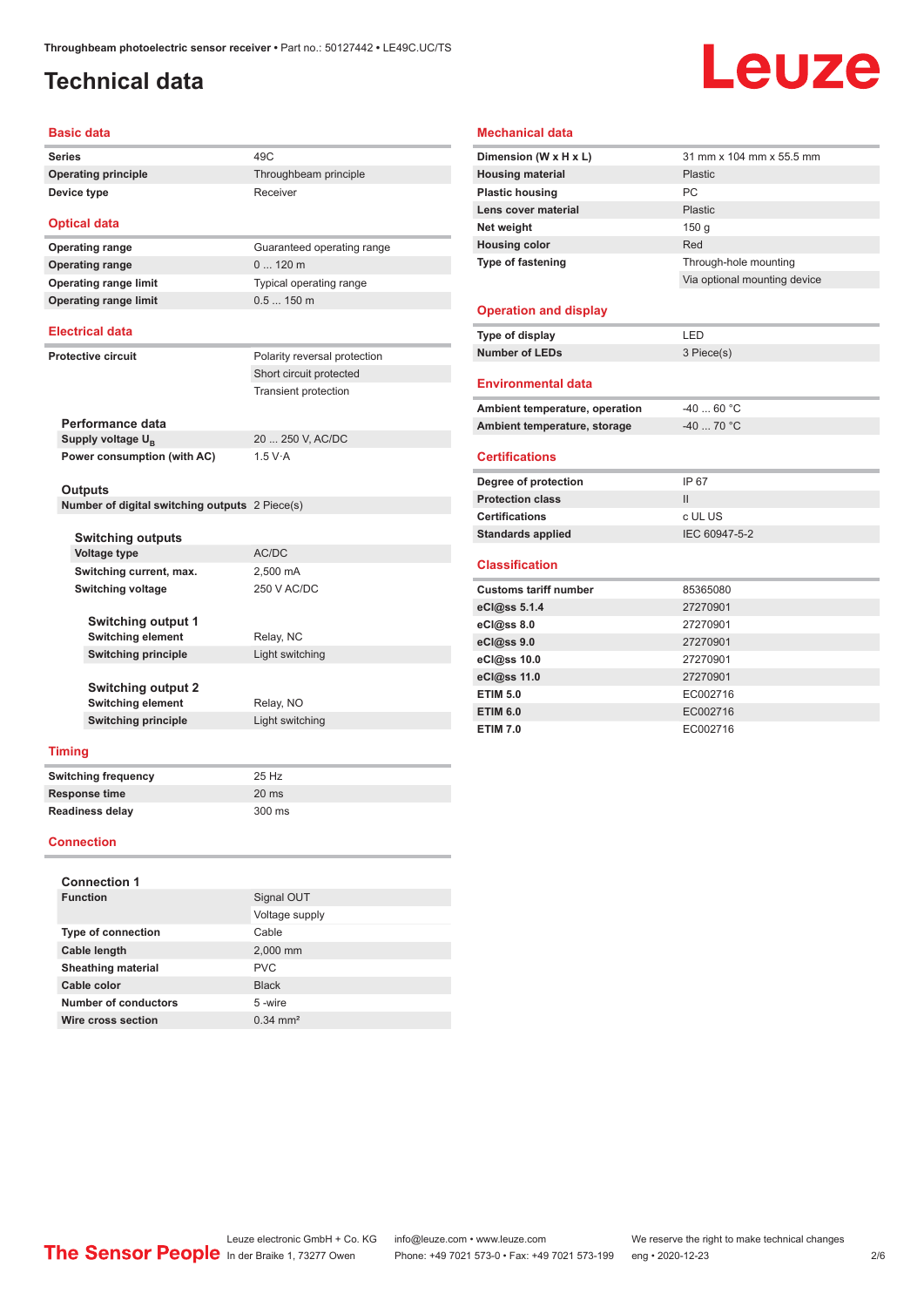### <span id="page-2-0"></span>**Dimensioned drawings**

Leuze

All dimensions in millimeters



- AA Green LED
- AB Yellow LED B Optical axis

C Receiver

#### D Yellow LED

- G Countersinking for SK nut M5, 4.2 mm deep
- J Cable entry with M16 x 1.5 screw fitting for Ø
- 5 … 10 mm

### **Electrical connection**

#### **Connection 1**

| <b>Function</b>             | Signal OUT<br>Voltage supply |
|-----------------------------|------------------------------|
| Type of connection          | Cable                        |
| Cable length                | 2,000 mm                     |
| <b>Sheathing material</b>   | <b>PVC</b>                   |
| Cable color                 | <b>Black</b>                 |
| <b>Number of conductors</b> | 5-wire                       |
| Wire cross section          | $0.34 \, \text{mm}^2$        |

| <b>Conductor color</b> | <b>Conductor assignment</b> |
|------------------------|-----------------------------|
| <b>Brown</b>           | $+/L1$                      |
| <b>Blue</b>            | $-/ N$                      |
| White                  | OUT <sub>1</sub>            |
| Gray                   | <b>COM</b>                  |
| <b>Black</b>           | OUT <sub>2</sub>            |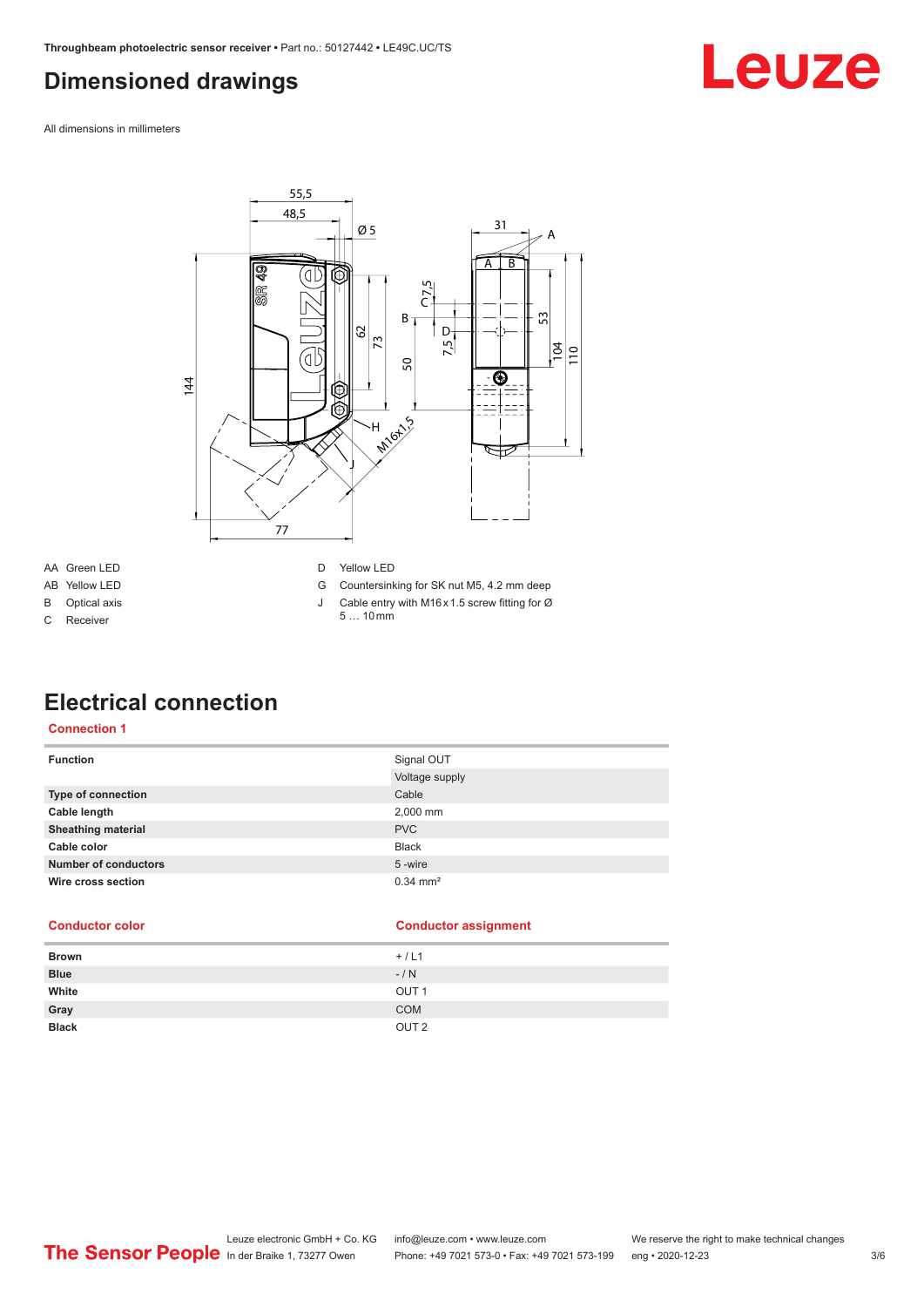### <span id="page-3-0"></span>**Circuit diagrams**



AC



DC

 $1|2|3|4|5$ ヿ  $\overline{bc}$ 

### **Diagrams**

Typ. response behavior



### **Operation and display**

#### **LED Display Meaning**

|                | Green, continuous light  | Operational readiness |
|----------------|--------------------------|-----------------------|
| $\overline{2}$ | Yellow, continuous light | Light path free       |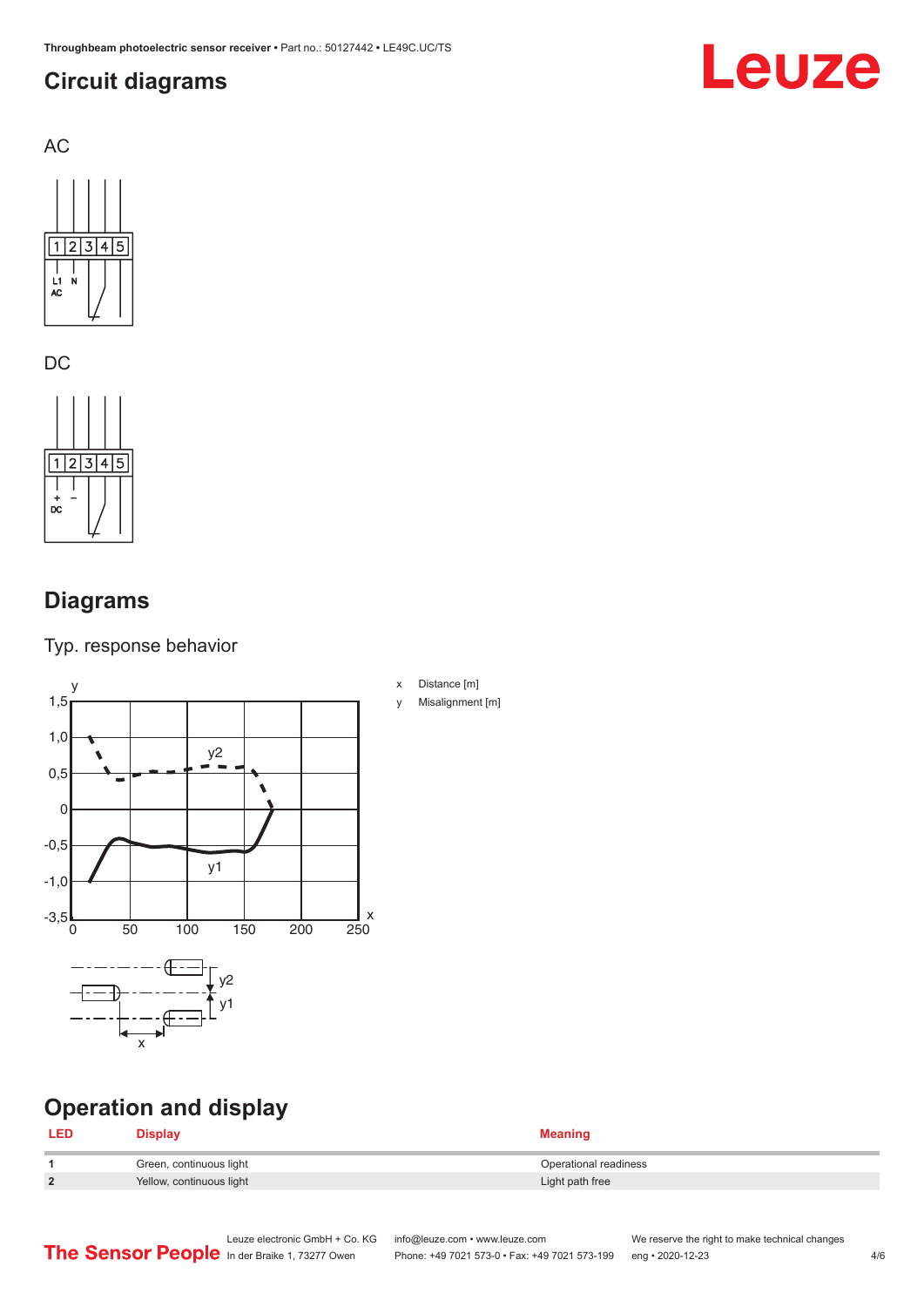### <span id="page-4-0"></span>**Operation and display**

| <b>LED</b> | <b>Display</b>                               | <b>Meaning</b>                            |
|------------|----------------------------------------------|-------------------------------------------|
|            | Yellow, flashing                             | Light path free, no function reserve      |
|            | Yellow, continuous light (behind lens cover) | Light path free                           |
|            | Yellow, flashing (behind lens cover)         | Light path free, minimum function reserve |

#### **Suitable transmitters**

|                  | Part no. | <b>Designation</b> | <b>Article</b>                                     | <b>Description</b>                                                                                                         |
|------------------|----------|--------------------|----------------------------------------------------|----------------------------------------------------------------------------------------------------------------------------|
| <b>The State</b> | 50127438 | LS49C.UC           | Throughbeam<br>photoelectric sensor<br>transmitter | Operating range limit: 0  150 m<br>Light source: LED, Red<br>Supply voltage: AC/DC<br>Connection: Cable, 2,000 mm, 2 -wire |

#### **Part number code**

Part designation: **AAA49Cd.EEfG/iJ-KL**

| AAA49C      | Operating principle / construction<br>PRK49C: retro-reflective photoelectric sensor with polarization filter<br>HT49C: diffuse reflection sensor with background suppression<br>LS49C: throughbeam photoelectric sensor transmitter<br>LE49C: throughbeam photoelectric sensor receiver                                                                  |
|-------------|----------------------------------------------------------------------------------------------------------------------------------------------------------------------------------------------------------------------------------------------------------------------------------------------------------------------------------------------------------|
| d           | Light type<br>n/a: red light<br>I: infrared light                                                                                                                                                                                                                                                                                                        |
| <b>EE</b>   | <b>Operating voltage</b><br>n/a: 10  30 V, DC<br>UC: 20  250V AC/DC (all-mains design)                                                                                                                                                                                                                                                                   |
| f           | Equipment<br>H: with heating<br>D: depolarizing media<br>1: 270° potentiometer<br>8: activation input (activation with high signal)                                                                                                                                                                                                                      |
| iJ          | Switching output / Function / OUT1OUT2<br>2: NPN transistor output, light switching<br>N: NPN transistor output, dark switching<br>4: PNP transistor output, light switching<br>P: PNP transistor output, dark switching<br>W: warning output<br>TS: Relay, NC contact/NO contact<br>M4: Low impedance MOSFET semiconductor switching output, NO contact |
| <b>KL</b>   | <b>Electrical connection</b><br>TB: Terminal block - terminal compartment with spring terminals $(5 \times 1.5 \text{ mm}^2)$<br>n/a: cable, standard length 2000 mm                                                                                                                                                                                     |
| <b>Note</b> |                                                                                                                                                                                                                                                                                                                                                          |
|             | $\&$ A list with all available device types can be found on the Leuze website at www.leuze.com.                                                                                                                                                                                                                                                          |

**Leuze**